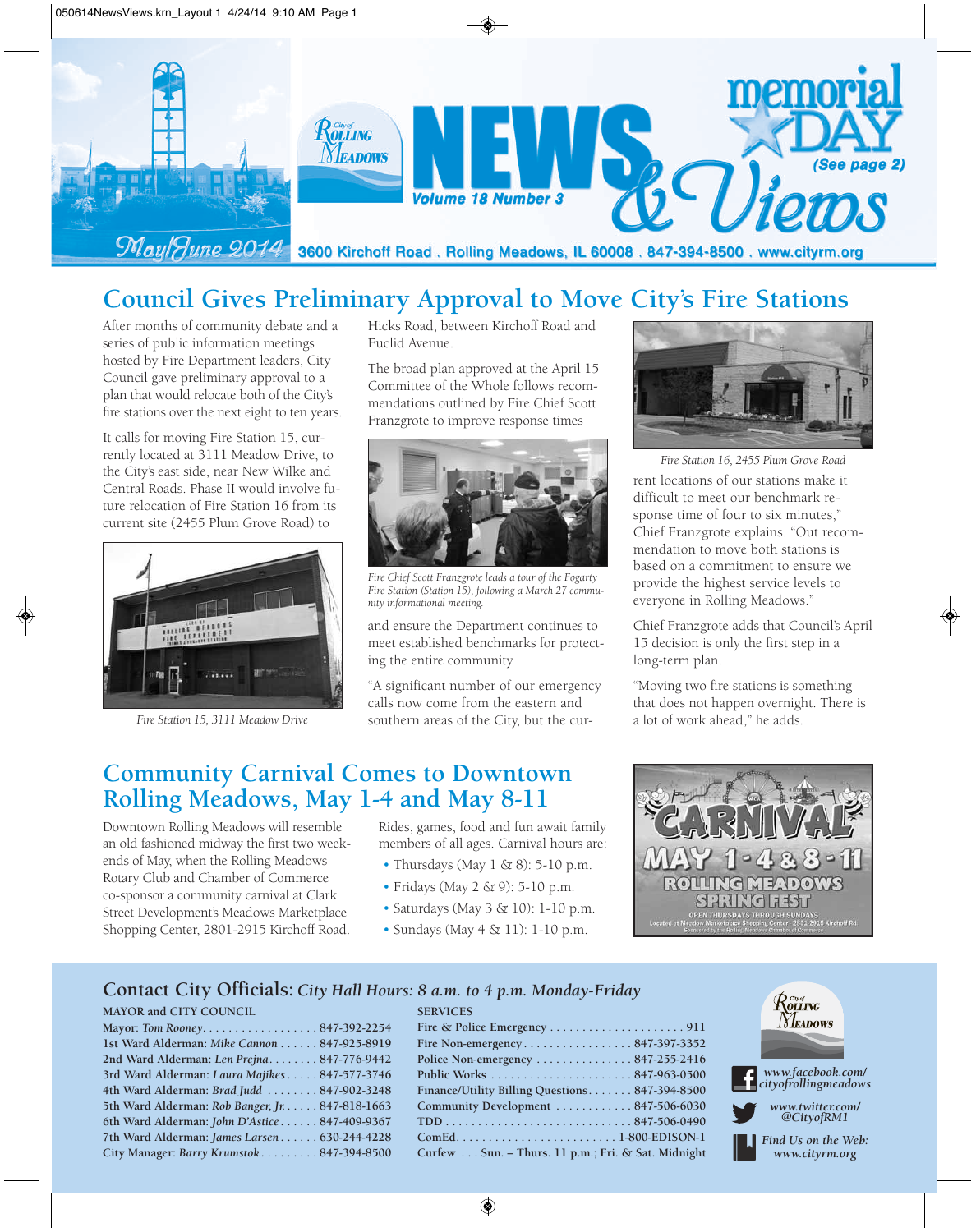## *Colonel Robert Carlson to Serve as Ceremony's Keynote Speaker*



United States Army Reserve Colonel Robert J. Carlson will serve as the keynote speaker at Friday's Veterans Dinner and Saturday's Memorial Day observance.

Col. Carlson commands the 646th Regional Support Group, headquartered in Madison, Wisconsin. His awards and decorations earned during 31 years of service include the Bronze Star Medal, Meritorious Service Medal, Iraq Campaign Medal, Global War on Terrorism Expeditionary Medal and the Airborne Parachutist Badge.

A resident of Hawthorne Woods, Col. Carlson is an Electronic Warfare Program Manager at Northrop Grumman. He holds a Master's in Strategic Studies from the U.S. Army War College and an MBA from Keller Graduate School.

## **Committee Chair Calls Rolling Meadows 'Special Place for Veterans'**



Rolling Meadows' Veterans Committee Chair Robert Smith likes to brag about the City's track record of honoring veterans.

*Robert Smith*

"I have been involved in veterans groups in several other communities, but none match what takes place here in Rolling Meadows," Smith, a U.S. Army veteran, explains. "As a community founded by many who served in World War II and Korea, it is wonderful see residents take such pride in their local veterans."

Indeed, City Manager Barry Krumstok says that Rolling Meadows' annual Veterans Dinner is the only event of its type in Illinois that is hosted by a local community.

## **Memorial Day Events to Pay Tribute to Local Veterans, National Heroes, May 23 & 24**

Rolling Meadows will again pay tribute to the heroes who have served our nation this Memorial Day weekend with an elegant dinner for local veterans, and a traditional parade and observance at the City's Carillon Tower.



*The annual Veterans Dinner is a focal point of Rolling Meadows' Memorial Day ceremonies.*

**Veterans Dinner** *(Friday, May 23, 6 p.m.)* – The Rolling Meadows Veterans Committee hosts this annual gathering where local veterans may reconnect with fellow service members and enjoy an evening of camaraderie. Held at Meridian Banquets (1701 Algonquin Road) the dinner is free for resident veterans and one guest. Space is limited to 200. Call City Hall at 847-394-8500 for reservations.

**Memorial Day Parade** *(Saturday, May 24, 11 a.m.)* – Veterans and their family members are welcome to participate in this year's parade, which begins at the corner of Kirchoff Road and Meadow Drive. The parade will travel west on Kirchoff Road to the Carillon Tower.

The Veterans Committee maintains a registry of resident veterans who have taken part in previous Memorial Day Parades. Veterans who wish to participate in this year's parade – and have not registered for the event in previous years – may contact City Hall at 847-394-8500.

**Carillon Observance** *(Saturday, May 24, 11:30 a.m.)* – Following the parade, City officials will lead a solemn ceremony at the Carillon Tower to honor the sacrifices of those who have served.



*A traditional Memorial Day parade precedes a solemn observance at the Carillon Tower.*

# **Honor Flight Chicago Offers World War II Veterans Free Visit to Nation's Capital**

Honor Flight Chicago, a local nonprofit organization that recognizes veterans



for their service, offers World War II veterans an all-expense-paid trip to Washington, D.C.

The one-day trip includes airfare, luxury motor coach, meals, snacks and beverages, and special tours of our nation's capital for veterans and a family member. All veterans receive a personal escort for the day. Wheelchairs are included, if required.

To date, Honor Flight Chicago has flown nearly 4,000 World War II veterans to Washington, D.C. for a day filled with "honor, respect and dignity," according to the organization's Website.

To nominate a World War II veteran for the Honor Flight Chicago program, contact Donald Hood at 847-437-6441 or visit **www.honorflightchicago.org**.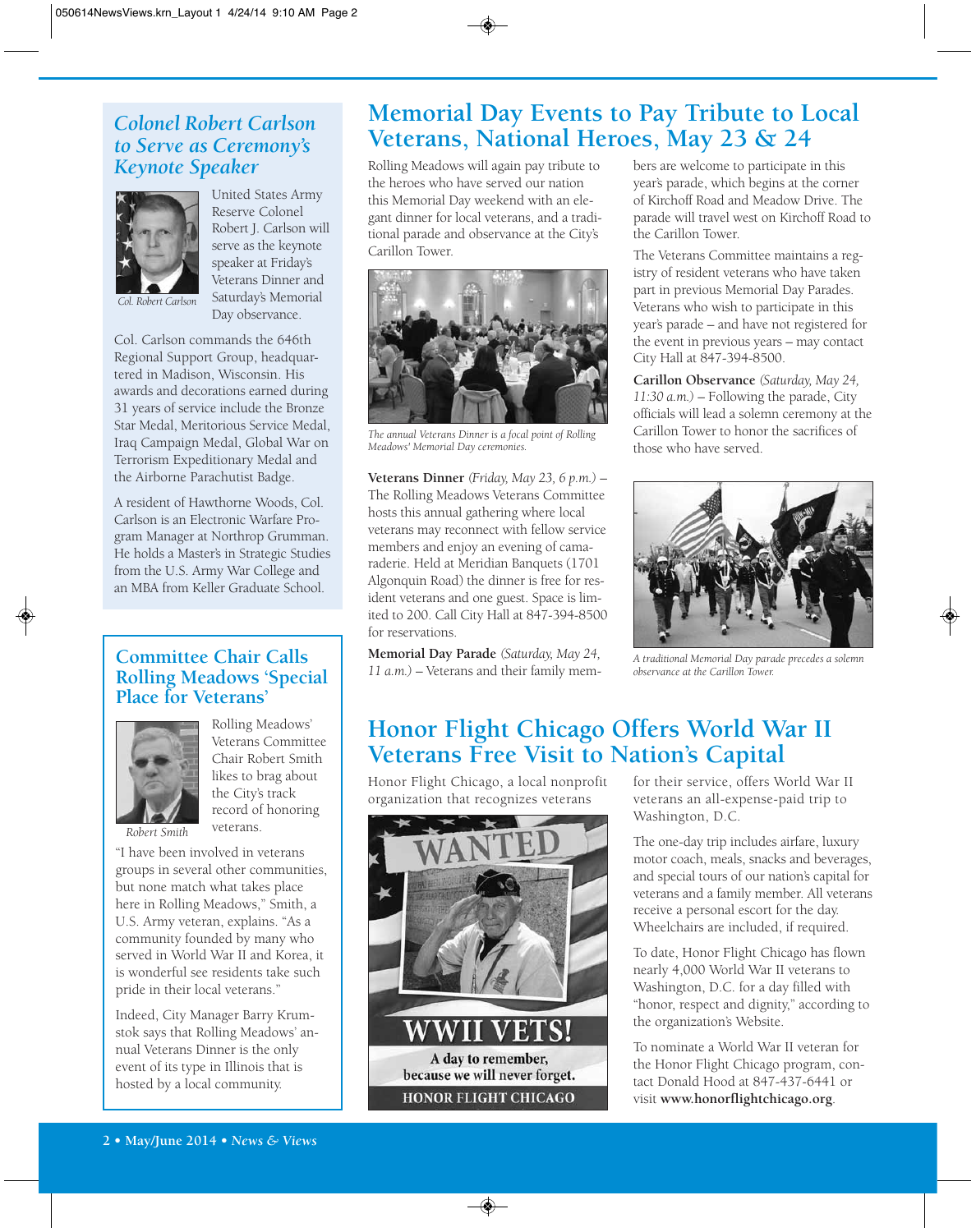# **Eco-Friendly 'eBilling' Saves Taxpayers Money**



eBilling, Rolling Meadows' Web-based utility billing program, helps save taxpayers thousands of dollars each year in printing and mailing costs.

Rather than receiving a printed bill in the mail, eBilling customers receive a monthly email with a link to their utility billing statement. Balances may be paid through online banking, the City's Webbased Utility Bill Management System, by mail or in person at City Hall.

The service – currently used by more than 15% of the City's utility customers – lets users review a two-year billing history for their account and provides a link to the City's newsletter, *News & Views*.

Register for eBilling online at **www.cityrm.org/finance**. For more information, contact the Finance Department at 847-394-8500.

# **eLockbox Speeds Utility Payment Processing**

The City's electronic check processing service improves customer service and streamlines Finance Department operations.

The "eLockbox" service caters to the increasing number of residents using online banking to pay their City utility bills. It electronically processes customer payments submitted via online banking in just one or two days. Before, payment processing would often take anywhere from  $7 - 10$  days.

"Electronic payment processing significantly improves the Finance Department's operational efficiencies," explains Finance Department Director Melissa Gallagher. "It also improves customers' ability to better track their available balances because payments are debited from their accounts much faster."

For more information on eLockbox and other services, contact the Finance Department at 847-394-8500.

# **Vehicle Stickers, Dog Licenses Available June 1**

Starting June 1, residents will be able to purchase 2014-15 vehicle stickers and dog licenses online through the City's Website, in-person at City Hall or at retail locations throughout Rolling Meadows.

Vehicle stickers start at \$30 (\$20 for seniors 65 and over). Dog licenses are \$5 (\$10 for non-spayed/non-neutered animals). All dogs must be licensed and have rabies shots.

Pre-printed applications being sent to residents in early June may be used for online purchases, eliminating the need for residents to mail their applications. To order online, log onto the City's Website, **www.cityrm.org**, select "Online Payments" at the left side of the homepage, then choose "Vehicle License Application" and/or "Dog License Application."

Residents without Internet access may use a pre-addressed envelope included in the June mailing to order stickers and dog licenses from home. Vehicle stickers will also be sold at select retail locations.



All drivers with cars registered or housed in Rolling Meadows – including those with Palatine mailing addresses – must purchase and display the 2014-15 vehicle stickers by June 30. After that, sticker prices double.

Motorists who do not display the new sticker by July 1 are also subject to a \$100 police citation.

Funds generated from vehicle sticker sales support Rolling Meadows' annual street resurfacing program, pothole repairs and ongoing maintenance activities. These keep City streets in good condition and help prevent excessive wear and tear on residents' vehicles.

## **Welcome New Businesses**

Associated Restoration & Construction – *Restoration/construction services* 5420 Newport Dr. #257 (815-308-5494)

Century 22 Homes – *Real estate office* 1600 Golf Rd. #1200 (847-299-3900)

JMKIM Corp – *Online shopping mall (offices)* 5105 Tollview Dr. #204 (224-829-7733)

Little Caesar's – *Pizza (New owner)* 3106 Kirchoff Rd. (847-909-1469)

Store It Solutions – *Customer support office* 3501 Algonquin Rd. #310 (847-462-0506)

## *Register for Updated Emergency Alert Notification Program*

Receive alerts about community emergencies through the newly updated Everbridge Emergency Alert Program operated by Northwest Central Dispatch System (NWCDS), the regional dispatch center that serves Rolling Meadows and 10 other northwest suburban communities.

The Everbridge system helps City and public safety officials notify residents of community threats instantly. Should an emergency occur, the system will deliver messages to residents' home or cell phones, or by text message or email.

Residents with landline phones are already registered to receive emergency notifications. To register additional methods of contact, visit the Rolling Meadows Police Department's Webpage, **www.cityrm.org/rmpd**, and click the "Citizen Alert Notification Sign Up" icon at the bottom of the page. Residents without Internet access may sign up at the Rolling Meadows Library, 3110 Martin Lane.

Registration is completely secure. The City and NWCDS will not share or distribute any information provided by residents.

For more information, contact the Rolling Meadows Police Department's 24-Hour Help Desk at 847-255-2416.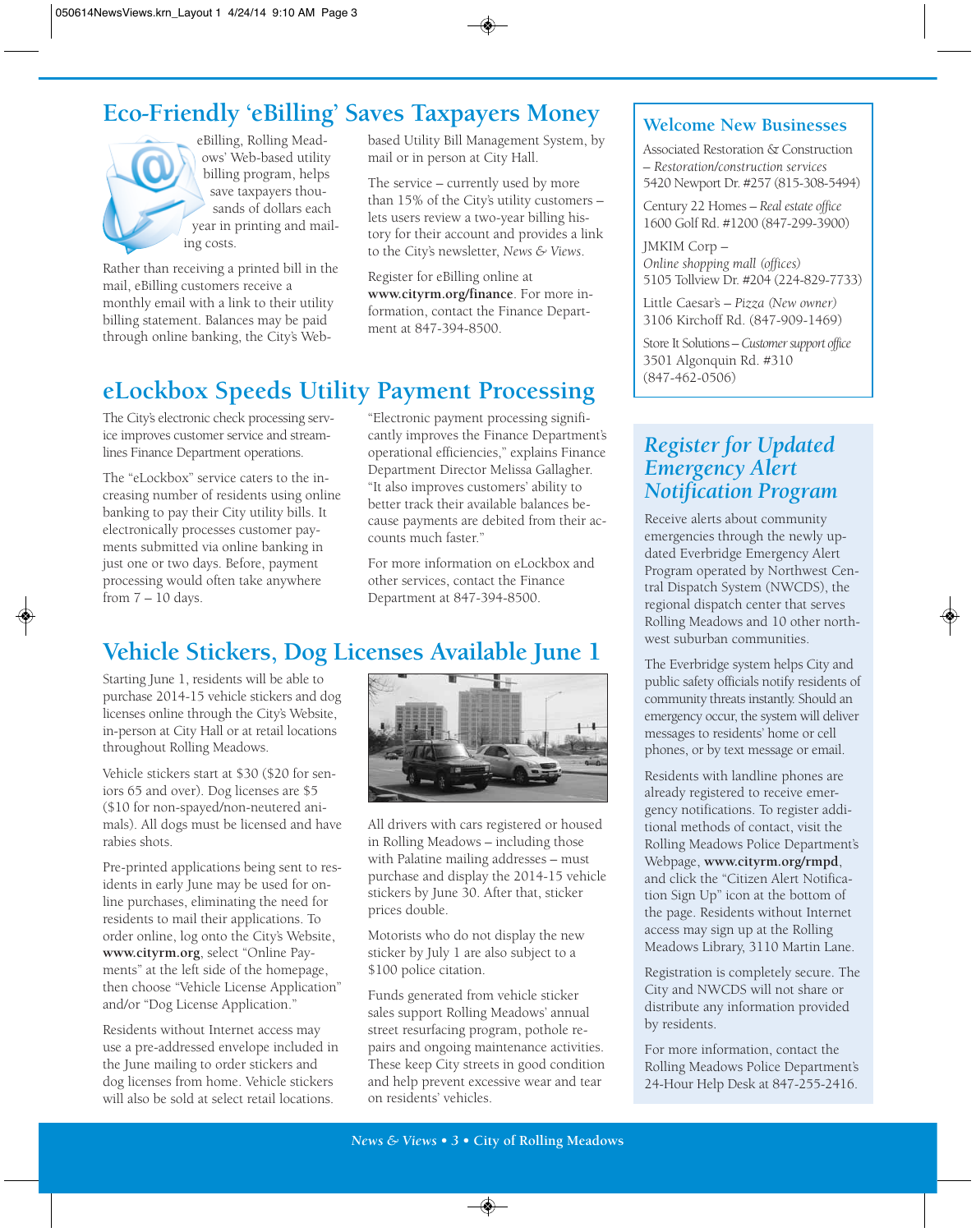| Wednesday<br>Sunday<br><b>Monday</b><br>Tuesday<br>Friday<br>Thursday<br>Saturday<br><b>Adjudication Hearing</b><br>Saturday, May 17th<br>(Parking), 2 pm, City Hall<br>$R$ olling<br>Golden Years Council's Pancake Breakfast, 8-11 am<br>(3000 Central Rd.)<br><b>NEADOWS</b><br>Historical Museum Open House, 9 am-2 pm (3100 Central Rd.)<br>Garden Club Plant & Craft Sale, 9 am-2 pm (3200 Central Rd.)<br>May $1-4$<br><b>Community Carnival</b> (2801-2915 Kirchoff Road)<br>Economic Development 6<br><b>Zoning Board of</b><br><b>4th Ward Resident</b><br>8<br>Q<br>Committee, 6 pm<br>Appeals, 7:30 pm, City Hall<br>Meeting, 8:30 am, City Hall<br><b>Salt Creek Cleanup Planning</b><br><b>All Rolling Meadows</b><br>Meeting, 6 pm<br>residents welcome.<br><b>Environmental Committee, 7 pm</b><br>Plan Commission, 7:30 pm,<br><b>Community Carnival</b><br>May 8-11<br>all at City Hall<br><b>Community Carnival (2801-2915 Kirchoff Road)</b><br>13<br><b>Mother's Day</b><br><b>Board of Fire &amp;</b><br><b>Crime Stoppers,</b><br><b>Adjudication Hearing, 15</b><br><b>Pancake Breakfast</b><br>11<br>12<br>14<br>16<br><b>Police Commissioners.</b><br>1 pm, City Hall<br>5:30 pm<br><b>Historical Museum</b><br>9 am, City Hall<br><b>City Council Meeting,</b><br><b>Open House</b><br><b>Sprinkling Ban Begins</b><br>7:30 pm, both at City Hall | <b>May 2014</b> |  |  |  |  |  |  |  |  |  |  |
|------------------------------------------------------------------------------------------------------------------------------------------------------------------------------------------------------------------------------------------------------------------------------------------------------------------------------------------------------------------------------------------------------------------------------------------------------------------------------------------------------------------------------------------------------------------------------------------------------------------------------------------------------------------------------------------------------------------------------------------------------------------------------------------------------------------------------------------------------------------------------------------------------------------------------------------------------------------------------------------------------------------------------------------------------------------------------------------------------------------------------------------------------------------------------------------------------------------------------------------------------------------------------------------------------------------------------------------------------------------------------|-----------------|--|--|--|--|--|--|--|--|--|--|
|                                                                                                                                                                                                                                                                                                                                                                                                                                                                                                                                                                                                                                                                                                                                                                                                                                                                                                                                                                                                                                                                                                                                                                                                                                                                                                                                                                              |                 |  |  |  |  |  |  |  |  |  |  |
|                                                                                                                                                                                                                                                                                                                                                                                                                                                                                                                                                                                                                                                                                                                                                                                                                                                                                                                                                                                                                                                                                                                                                                                                                                                                                                                                                                              |                 |  |  |  |  |  |  |  |  |  |  |
|                                                                                                                                                                                                                                                                                                                                                                                                                                                                                                                                                                                                                                                                                                                                                                                                                                                                                                                                                                                                                                                                                                                                                                                                                                                                                                                                                                              |                 |  |  |  |  |  |  |  |  |  |  |
|                                                                                                                                                                                                                                                                                                                                                                                                                                                                                                                                                                                                                                                                                                                                                                                                                                                                                                                                                                                                                                                                                                                                                                                                                                                                                                                                                                              | <b>10</b>       |  |  |  |  |  |  |  |  |  |  |
|                                                                                                                                                                                                                                                                                                                                                                                                                                                                                                                                                                                                                                                                                                                                                                                                                                                                                                                                                                                                                                                                                                                                                                                                                                                                                                                                                                              |                 |  |  |  |  |  |  |  |  |  |  |
|                                                                                                                                                                                                                                                                                                                                                                                                                                                                                                                                                                                                                                                                                                                                                                                                                                                                                                                                                                                                                                                                                                                                                                                                                                                                                                                                                                              | 17              |  |  |  |  |  |  |  |  |  |  |
| To conserve water, lawn<br><b>Garden Club Plant &amp;</b><br>sprinkling is prohibited<br><b>Craft Sale</b><br>between noon & 6 pm daily.<br><b>Community Carnival</b><br>See above for details                                                                                                                                                                                                                                                                                                                                                                                                                                                                                                                                                                                                                                                                                                                                                                                                                                                                                                                                                                                                                                                                                                                                                                               |                 |  |  |  |  |  |  |  |  |  |  |
| <b>Water bills due</b><br>18<br>19<br>20<br><b>Adjudication Hearing 22</b><br>Veterans Dinner, 6 pm, 23<br><b>Farmers &amp; Food</b><br>21<br>(Red Light), 2 pm, City Hall<br><b>Meridian Banquets</b><br><b>Trucks</b> , 10 am-2 pm,<br><b>City Council Committee</b><br>(1701 Algonquin Road)<br>City Hall<br>of the Whole, 7:30 pm,                                                                                                                                                                                                                                                                                                                                                                                                                                                                                                                                                                                                                                                                                                                                                                                                                                                                                                                                                                                                                                       | 24              |  |  |  |  |  |  |  |  |  |  |
| Cruise Nights, 6-9 pm,<br><b>Memorial Day Parade</b><br>City Hall<br>Meadows Christian Fellow-<br>& Observance, 11 am<br>ship (2401 Kirchoff Road)                                                                                                                                                                                                                                                                                                                                                                                                                                                                                                                                                                                                                                                                                                                                                                                                                                                                                                                                                                                                                                                                                                                                                                                                                           |                 |  |  |  |  |  |  |  |  |  |  |
| <b>City Council Meeting, 27</b><br><b>Chamber of Commerce 29</b><br><b>Salt Creek Cleanup</b><br>City Hall and Public Works $26$<br>28<br>Cruise Nights, 6-9 pm, $30$<br>25<br>7:30 pm, City Hall<br><b>Circle of Success Recogni-</b><br><b>Meadows Christian Fellow-</b><br>closed. Refuse collection<br>tion Dinner, 6 pm, Holiday<br>ship (2401 Kirchoff Road)<br>delayed one day all week.<br>Inn (3405 Algonquin Road)<br><b>Memorial Day</b>                                                                                                                                                                                                                                                                                                                                                                                                                                                                                                                                                                                                                                                                                                                                                                                                                                                                                                                          | 31              |  |  |  |  |  |  |  |  |  |  |

| <i> une 2014</i>                                     |                                                                                              |                                                                                                                                          |                                                                                                                                                                                                                                         |                                                                |                                                                                                                                                                                         |                                                                     |  |  |  |
|------------------------------------------------------|----------------------------------------------------------------------------------------------|------------------------------------------------------------------------------------------------------------------------------------------|-----------------------------------------------------------------------------------------------------------------------------------------------------------------------------------------------------------------------------------------|----------------------------------------------------------------|-----------------------------------------------------------------------------------------------------------------------------------------------------------------------------------------|---------------------------------------------------------------------|--|--|--|
| <b>Sunday</b>                                        | <b>Monday</b>                                                                                | <b>Tuesday</b>                                                                                                                           | Wednesday                                                                                                                                                                                                                               | <b>Thursday</b>                                                | Friday                                                                                                                                                                                  | Saturday                                                            |  |  |  |
| 2014-15 vehicle stickers<br>and dog licenses on sale |                                                                                              | <b>Economic Development</b><br>Committee, 6 pm<br><b>Environmental Committee</b> , 7 pm<br>Plan Commission, 7:30 pm,<br>all at City Hall | <b>Zoning Board of</b><br>Appeals, 7:30 pm, City Hall                                                                                                                                                                                   | <b>Adjudication Hearing</b><br>(Parking), 2 pm, City Hall      | Cruise Nights, 6-9 pm,<br>6<br>Meadows Christian Fellow-<br>ship (2401 Kirchoff Road)<br>D-Day                                                                                          |                                                                     |  |  |  |
|                                                      | <b>Board of Fire &amp;</b><br>$\mathbf Q$<br><b>Police Commissioners.</b><br>9 am, City Hall | Crime Stoppers,<br>10<br>5:30 pm<br><b>City Council Meeting,</b><br>7:30 pm, both at City Hall                                           | <b>Urban Affairs</b><br>11<br>Committee, 5:45 pm,<br><b>City Hall</b>                                                                                                                                                                   | <b>Adjudication Hearing, 12</b><br>1 pm, City Hall             | Cruise Nights, 6-9 pm, 13<br><b>Meadows Christian Fellow-</b><br>ship (2401 Kirchoff Road)                                                                                              | 14                                                                  |  |  |  |
| 15<br><b>Father's Day</b>                            | 16                                                                                           | <b>City Council</b><br>17<br><b>Committee of the Whole.</b><br>7:30 pm, City Hall                                                        | 18                                                                                                                                                                                                                                      | <b>Adjudication Hearing 19</b><br>(Red Light), 2 pm, City Hall | <b>Water bills due</b><br>20<br>Cruise Nights, 6-9 pm,<br><b>Meadows Christian Fellow-</b><br>ship (2401 Kirchoff Road)<br>Movies in the Park, 8:45 pm,<br><b>Community Center Park</b> | 21<br><b>First Day of Summer</b>                                    |  |  |  |
| Garden Walk.<br>22<br>Noon-4 pm                      | 23                                                                                           | <b>City Council Meeting, 24</b><br>7:30 pm, City Hall                                                                                    | 25                                                                                                                                                                                                                                      | <b>Blood Drive</b> , 1-7 pm, $26$<br><b>City Hall</b>          | Cruise Nights, 6-9 pm, 27<br><b>Meadows Christian Fellow-</b><br>ship (2401 Kirchoff Road)                                                                                              | <b>Farmers &amp; Food</b><br>28<br>Trucks, 10 am-2 pm,<br>City Hall |  |  |  |
| 29                                                   | Deadline to purchase $30$<br>and display vehicle stickers<br>and dog licenses                |                                                                                                                                          | Keep updated on City news with Rolling Meadows'<br>electronic newsletter, E-News & Views,<br>published in February, April, June, August,<br>October and December. Each newsletter is<br>archived on the City's Website, www.cityrm.org. |                                                                | $\mathcal{R}^{\tiny{{\scriptscriptstyle{{G\!\mathit{w}}}{\scriptscriptstyle{{G\!\mathit{w}}}}}}}_{{\scriptscriptstyle{\rm{GLING}}}}$<br><i>Neadows</i>                                  |                                                                     |  |  |  |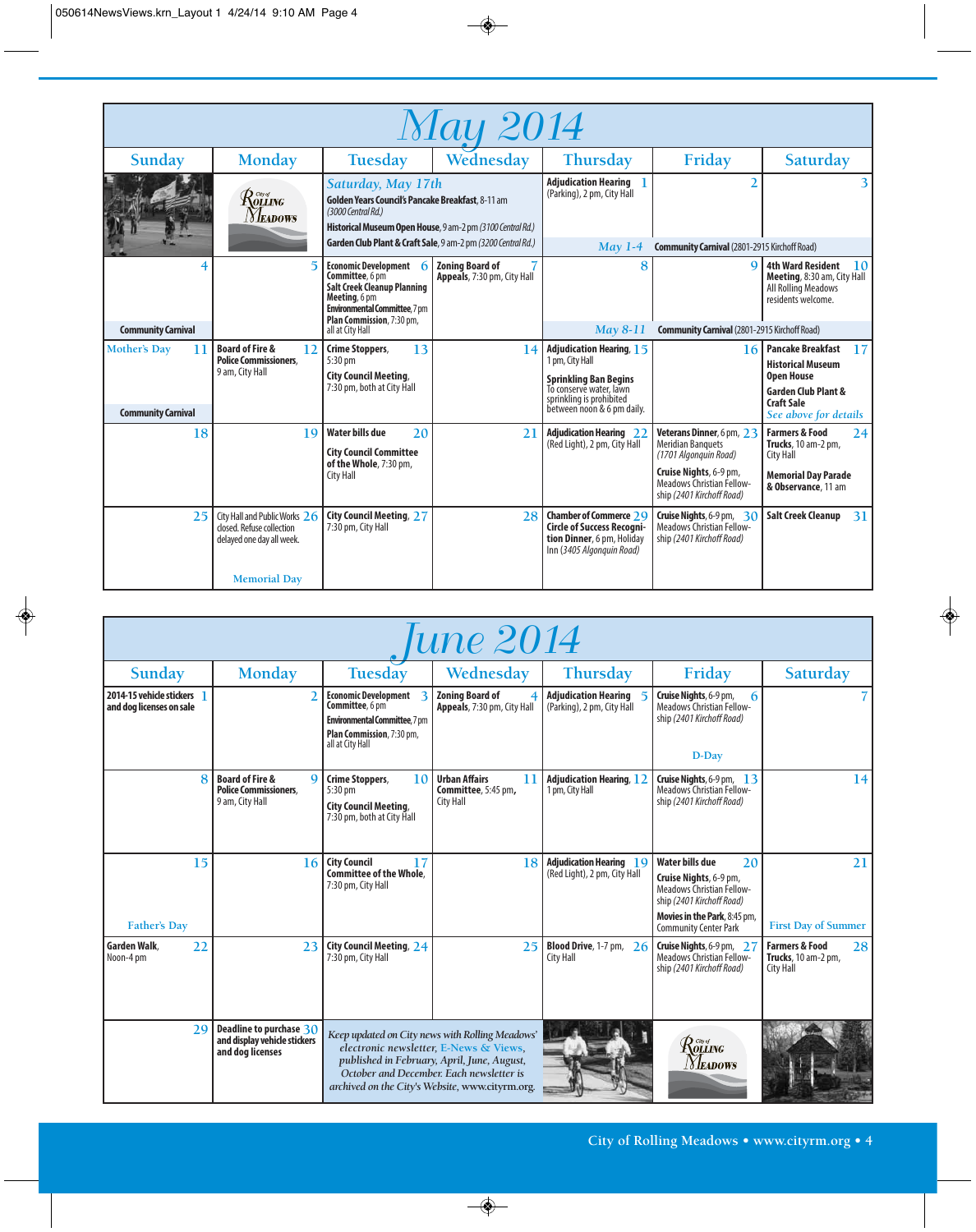# **Crime Stoppers Group Seeks Sponsors for August 5 'National Night Out' Celebration**

Members of Rolling Meadows Crime Stoppers are seeking the assistance of local businesses to help sponsor this year's National Night Out, an evening of family activities and community spirit expected to draw hundreds of people, Police Department Sergeant Tom Gadomski reports.

# **Mark Your Calendar!**

**National Night Out** Tuesday, August 5 • 6:00-8:30 p.m. Rolling Meadows Community Center 3705 Pheasant Drive

The event will be held 6:00-8:30 p.m., Tuesday, August 5, at the Rolling Meadows Community Center (3705 Pheasant Drive). National Night Out guests will enjoy giveaways, games, roving entertainers, free snacks – while supplies last – and much more.

"This family-friendly event is designed to heighten awareness of local crime preven-



*All-ages family activities are a cornerstone of National Night Out.*



*Public safety vehicle displays allow residents to talk with Police, Fire and Public Works personnel and learn more about City services.*

tion efforts and strengthen the bond between police officers and the community we serve," Sgt. Gadomski explains.

"Sponsorships from local businesses are a great opportunity to help us reach out to families and provide valuable safety information in a setting where everyone can enjoy themselves. Together, we can make this National Night Out the best one yet!"

The event will also feature an evening fireworks display and special appearances by the Jesse White Tumblers, Chicago Bears mascot "Staley Da Bear" and Chicago Wolves mascot "Skates."

In addition, public safety vehicle displays by the Public Works Department and Fire Department will help residents learn more about the important services each provides.

Local businesses and organizations that are interested in supporting National Night Out may contact Sgt. Gadomski at *gadomski@cityrm.org* or 847-870-9070.

## **City's Social Media Platforms Help Promote Community Group Events, Activities**

Community Groups looking to promote upcoming activities and events have a powerful tool at their disposal for getting their messages out: the City's social media platforms.



A growing number of people have "LIKED" the City of Rolling Meadows' Facebook page

**(www.facebook.com/ cityofrollingmeadows)** and are following it on Twitter **(@CityofRM1)**. Both provide real-time delivery of important news to keep residents informed about everything from periodic road closures to details of upcoming community events.

Local groups that wish to promote their events or activities on the City's Facebook page may complete the "Community Sign Request Form" posted on the Online Forms page of City's Website, **www.cityrm.org**, and submit to the City Manager's Office for approval. For more information, call 847-394-8500.

# **City Briefs…**

*Ald. Judd to Host Community Meeting* 4th Ward Alderman Brad Judd will host a community meeting in City Council chambers Saturday, May 10, beginning at 8:30 a.m. All Rolling Meadows residents are welcome and are encouraged to bring questions/ topics for discussion.

## *Cruise Nights Resume May 23*

Cruise Nights resume in Rolling Meadows Friday, May 23, 6-9 p.m., offering residents an up-close look at vintage autos while enjoying music, special events, family activities and more. This summer staple will take place every Friday through September 26 at Meadows Christian Fellowship, 2401 Kirchoff Road. For more information, call 847-255-8764 or visit **www.meadowsfamily.org/ #/whats-happening/cruise-night**.

## *Give the 'Gift of Life' June 26*

A LifeSource-sponsored blood drive will take place Thursday, June 26, 1-7 p.m., at City Hall. Residents who wish to give the "Gift of Life" may schedule an appointment by visiting **www.lifesource.org** or calling 877-543-3768. Walk-ins are always welcome.

## *Movies in the Park: June 20*

Bring a blanket or chairs for an outdoor screening of *Wreck-it-Ralph*, Friday, June 20, 8:45 p.m. This family event will take place in the park behind the Rolling Meadows Community Center, 3705 Pheasant Drive. Concessions will be available for purchase. Visit the Rolling Meadows Park District Website, **rmparks.org**, for more information.

## *Northrop Grumman Receives 'Above & Beyond Award'*

Rolling Meadows-based Northrop Grumman Electrical Systems was recognized by the United States Department of Defense (DoD) for its support of employees who serve in the National Guard and Reserves. The Above & Beyond Award is presented to companies that go beyond the legal requirements for granting leave to employees for military duty.